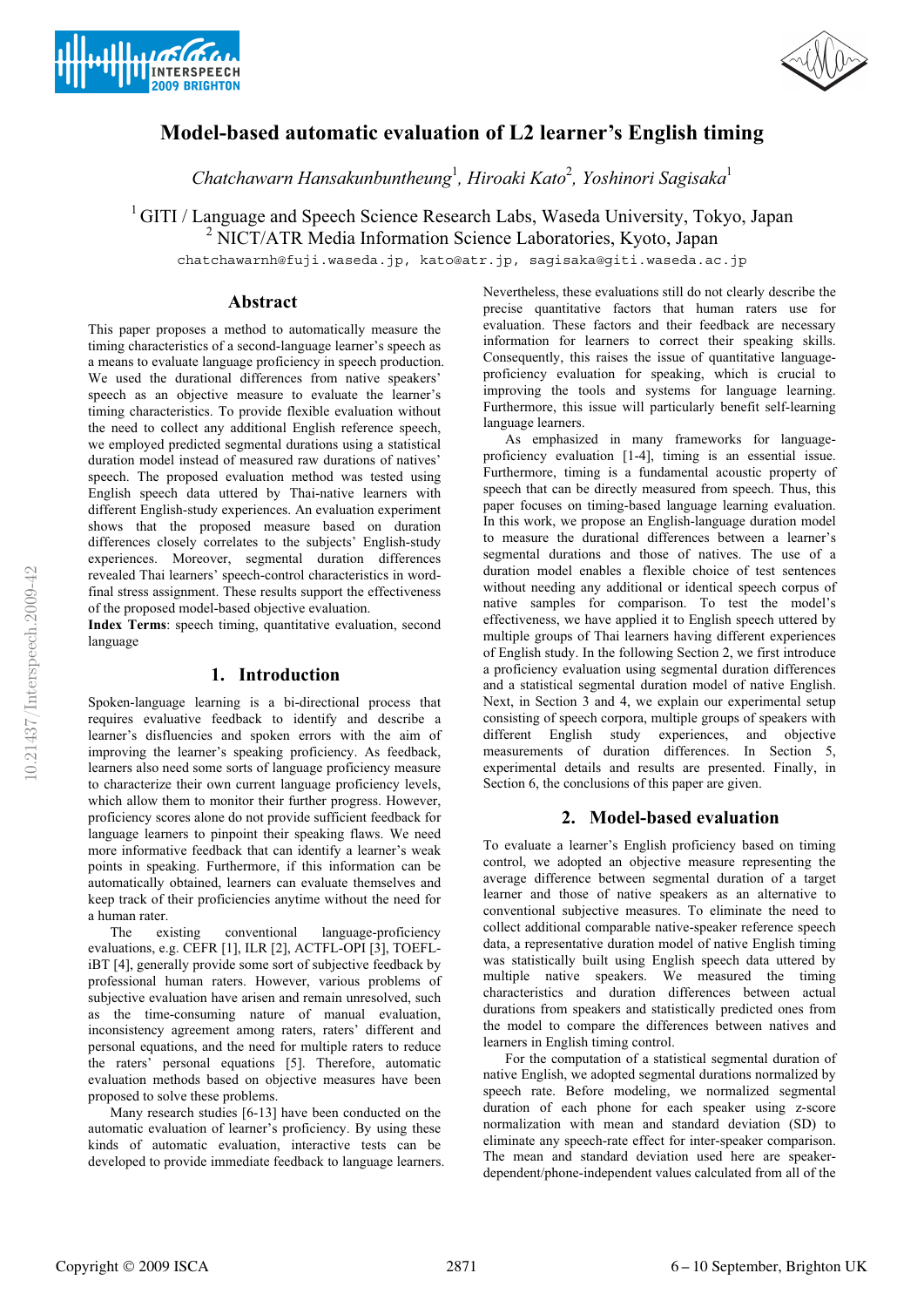phones in the speech data. In this paper, we further used this mean as speaker-dependent speech rate for analysis. For the modeling, we adopted a multiple linear regression based on categorical factors [14] as shown in Eq. (1).

$$
\hat{y}_i = \overline{y} + \sum_{f} \sum_{c} x_{fc} \delta_{fc}(i) : i = 1, 2, 3, ..., N
$$
\n
$$
\delta_{fc}(i) = \begin{cases}\n1 & \text{if the } i^{th} \text{ speech segment falls into} \\
\text{category } c \text{ of factor } f, \\
0 & \text{otherwise}\n\end{cases}
$$
\n(1)

where N,  $\hat{y}_i$ ,  $\bar{y}$ ,  $x_{fc}$  and  $\delta_{fc}(i)$  represent the number of data, the predicted duration of the *i*<sup>th</sup> speech segment, the mean where N,  $\hat{y}_i$ ,  $\bar{y}$ ,  $x_{fc}$  and  $\delta_{fc}(i)$  represent the number of data, the predicted duration of the *i*<sup>th</sup> speech segment, the mean duration of all samples the regression coefficient of category. duration of all samples, the regression coefficient of category *c* of control factor *f*, and the characteristic function, respectively. To feed data into the model, each category *c* of factor *f* of the *i*<sup>*n*</sup> speech segment was encoded using the characteristic function  $\delta_{fc}(i)$ . By adopting the least-square-<br>error minimization technique, modeling coefficients factor  $f$  of the  $i<sup>th</sup>$  speech segment was encoded using the error minimization technique, modeling coefficients representing the contributions of the control factors were calculated.

As shown in Table 1, for control factors, we employed the current and four context phones, stress, phone position and the numbers of constituent phones in syllable, word and phrase, syllable position and the numbers of syllables in word and phrase, and the narrow and broad parts of speech. These factors were adopted by referring to the previous study on English duration [15].

Table 1 Control factors and categories employed in a linear regression modeling of normalized segmental duration of native English.

| Factor                      | Category                           |
|-----------------------------|------------------------------------|
| Current phone               | 39 English phones [16]             |
| Pre-preceding phone<br>of   | 39 English phones [16] and a       |
| current phone               | pause                              |
| Preceding phone current     | 39 English phones [16] and a       |
| phone                       | pause                              |
| Succeeding phone current    | 39 English phones [16] and a       |
| phone                       | pause                              |
| Next succeeding phone of    | 39 English phones [16] and a       |
| current phone               | pause                              |
| Phone position in syllable  | $P_{m,n}$ ; m = 1, , n, n = 2, , 7 |
| Numbers of constituent      | $1, \ldots, 7$                     |
| phones in syllable          |                                    |
| Phone position in word      | See Fig. 4.                        |
| Numbers of constituent      | $1, \ldots, 8, 9-10, 11-12, 13-14$ |
| phones in word              |                                    |
| Phone position in phrase    | See Fig. 4.                        |
| Numbers of constituent      | $4-6, \ldots, 73-75, 76-78$        |
| phones in phrase            |                                    |
| Syllabically lexical stress | Stressed, Unstressed               |
| Syllable position in word   | See Fig. 4.                        |
| Numbers of constituent      | $1, \ldots, 7$                     |
| syllables in word           |                                    |
| Syllable position in phrase | See Fig. 4.                        |
| Numbers of constituent      | 1, , 30                            |
| syllables in phrase         |                                    |
| General part-of-speech      | Function word, Content word        |
| Specific part-of-speech     | 34 categories [17]                 |

### **3. English speech corpora**

We employed three types of English speech databases for evaluation. The first one was the ARCTIC database [18] read by English-speaking natives. This database was used for segmental duration modeling and to test this model's accuracy in reflecting native characteristics. The database was separated into two phonetically-balanced sets: ARCTIC set A with 593 sentences and ARCTIC set B with 539 sentences. The contents of these two sets were completely different. The second database was a read English speech database of the fairly tale "The north wind and the sun," from the CUCHLOE corpus [19], to test the proposed evaluation scheme. The sentences were uttered by English natives and speakers from English-as-an-official-language countries. The third database was also a test-speech database collected at NECTEC. It contained the same tale uttered by 45 Thai learners with different English-study background, and, one Indian English speaker.

The above databases established four groups used either for modeling or analysis. The first group consisted of ARCTIC set A uttered by four US speakers. It was used as the training set for the prediction of segmental durations by reference native speakers. The second one consisted of ARCTIC set B of the same four speakers. We referred to this group as a closed-speaker open-text set to evaluate the consistency of the model. If our evaluation scheme can be effectively used to calculate the duration differences between learners as a model-based approach, the predicted duration differences between the training and the open-text sets of the same speakers are expected to be closer than those of the learners' sets.

To evaluate the model's validity with various English accents, we used the third group as an open-speaker open-text set. It included three non-US-accent English speakers from ARCTIC set B, six speakers from CUCHLOE, and one speaker from NECTEC. The last group contains 45 Thai learners of English from NECTEC. We used this group as a test set to evaluate English duration characteristics of learners.

# **4. Objective duration-difference measures for proficiency evaluation**

To evaluate the effectiveness of a measure using an English duration model, we compared the deviations of actual speech durations from the predicted durations for two speaker groups i.e. English natives and Thai learners. First, the speech data for evaluation were segmented by an HMM-based automatic segmentation scheme. We adopted HMM Toolkit (HTK) using adaptive acoustic model based on VoxForge speech database [20]. Then, we measured phone durations from the segmented speech data. Next, we used the English duration model with the control factors from the speech data to predict native English durations. Finally, we calculated root-mean-squared (RMS) differences between the measured and estimated reference duration.

## **5. Experimental results**

#### **5.1. Correlation between objective durationdifference measures and English study experience**

Figure 1 shows a comparison of RMS duration differences from predicted durations between English native speakers and Thai learners. As the figure shows, the Thai-learner group produced the median of prediction difference of 58.1 ms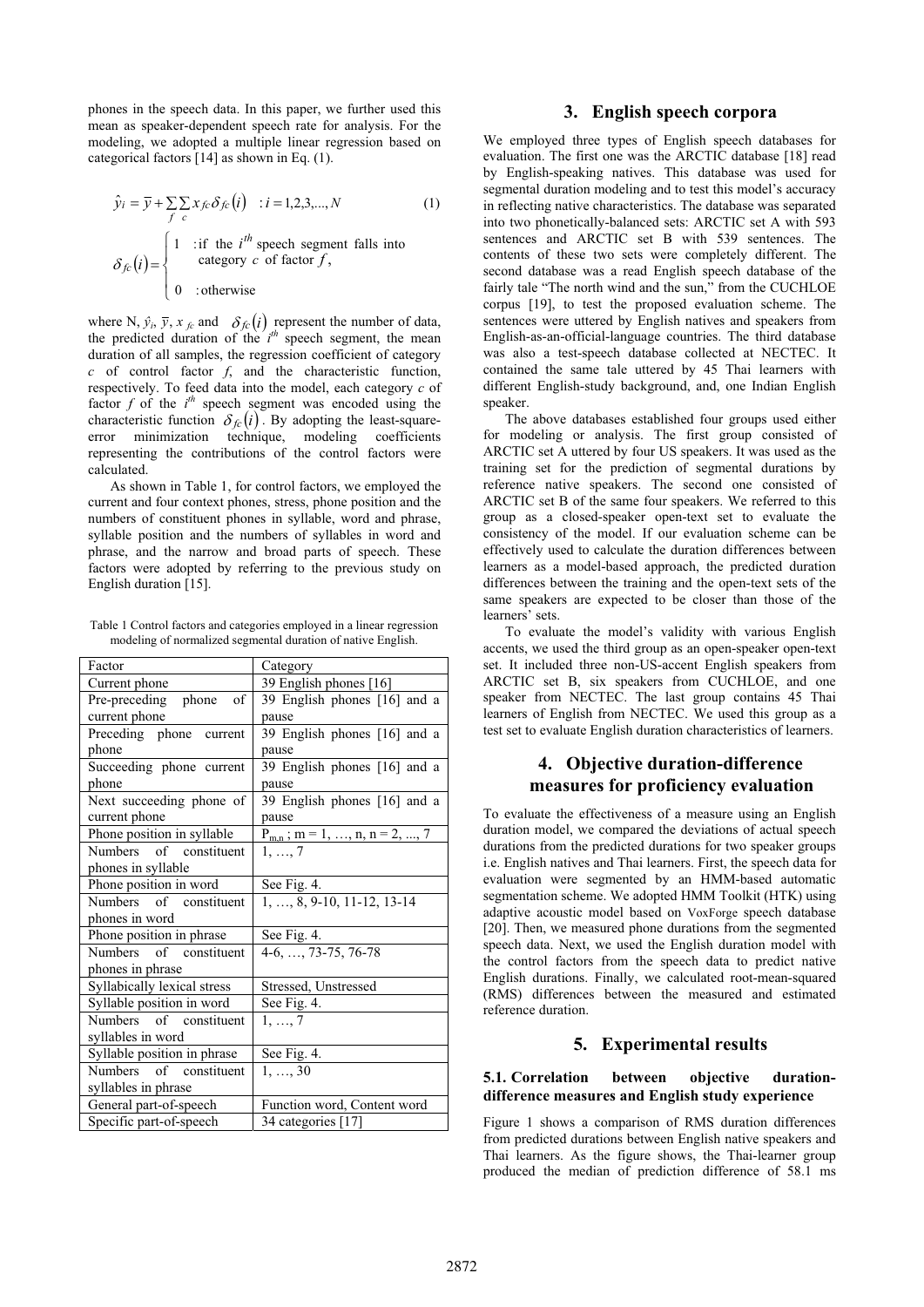deviated from the English duration model, while the deviation of the English-native group is about 38.6 ms deviated from the model. Furthermore, the center quartiles of the distributions of English native and Thai learner groups are clearly separated. This result suggests the usability of the duration differences from the predicted durations for quantifying the differences between native speakers and Thai learners.

To examine the relationship between the duration differences from predicted durations and English study experience more closely, we compared the duration differences from predicted durations between English native speakers and Thai learners grouped by English-education experience in English-as-an-official-language countries. As shown in Figure 2, noticeable duration differences were observed by learners' grouping according to the time spent in English education. The duration differences of the closedspeaker open-text set showed the least difference from that of the training set (i.e., the closed-speaker closed-text set). This group also showed the smallest duration differences among all speaker groups. Accordingly, the results showed consistency and reasonable prediction accuracy of the model both for the training and for the open set.

As for other-accented native speakers in the open-speaker data set, their duration differences were much closer to those of speakers in the model training and smaller than most of those for the Thai learners. Interestingly, the learners living in English-as-an-official-language countries for more than 10 years showed a salient decrease in the distance from the reference model, while the learners with less experience in such countries showed larger duration differences with a large variation in English skills and wider phone duration variations than more experienced learners. In observing the correlation between period of time in the English-environment countries and duration differences, the results show a negative correlation coefficient of -0.37. These results support the effectiveness of the proposed objective measure. Since other out-of-scope background factors may also affect this measure, the wide variations of duration differences in Thai learner groups, especially in the least experienced group, can be found, and, need further investigation.

#### **5.2. Duration-difference analysis to characterize English timing characteristics of Thai learners**

To further investigate the effectiveness of the proposed duration differences, we analyzed duration differences between Thai learners and English native speakers. We observed the differences in deviation of duration caused by each of the model's control factors by contrasting the data of native speakers and Thai learners. Since Thai is known as a stress-timed language like English, we analyze the duration differences caused by English stress by observing individual differences of average duration differences (the proposed prediction-error-based measure) of phones in stressed syllables subtracted by those of phones in unstressed syllables. In Figure 3, a number of the negative values of individual differences were mostly found in the learners' data. In case of English natives, we found this type of error in two of the non-US English natives. In case of Thai learners, most of the Thai learners who produced this type of error had no-or-least experience in English-as-an-official-language countries. This result suggests that a learner showing this negative value tends to use an odd type of control strategy comparing with native speakers to cope with stressing, and, a probable cause of the observed negative value is learner's misplacement of stress on an unstressed syllable.

Furthermore, by analyzing the durational differences at different syllable positions, it was found that the Thai learners always produced larger duration differences at the ends of a word or phrase than did the English native speakers. Figure 4 shows these characteristics clearly. In the stress placement system of Thai, the primary stress is always located at the last syllable of a word, which is different from English. This suggests that the larger duration differences resulted from the difference in stress placement between Thai and English, and, that stress factor shows possibility to be used as an evaluation factor.



Figure 1 Comparison of RMS duration differences from predicted durations between English native speakers and Thai learners.



Figure 2 Comparison of RMS duration differences from predicted durations between English natives (C: closed speakers, O: open speakers) and Thai learners  $(L1 - L4)$ , grouped by education period in English-as-an-official-language countries.



Figure 3 Comparison between natives and learners on prediction-error differences of phone durations at stressed and unstressed syllables.